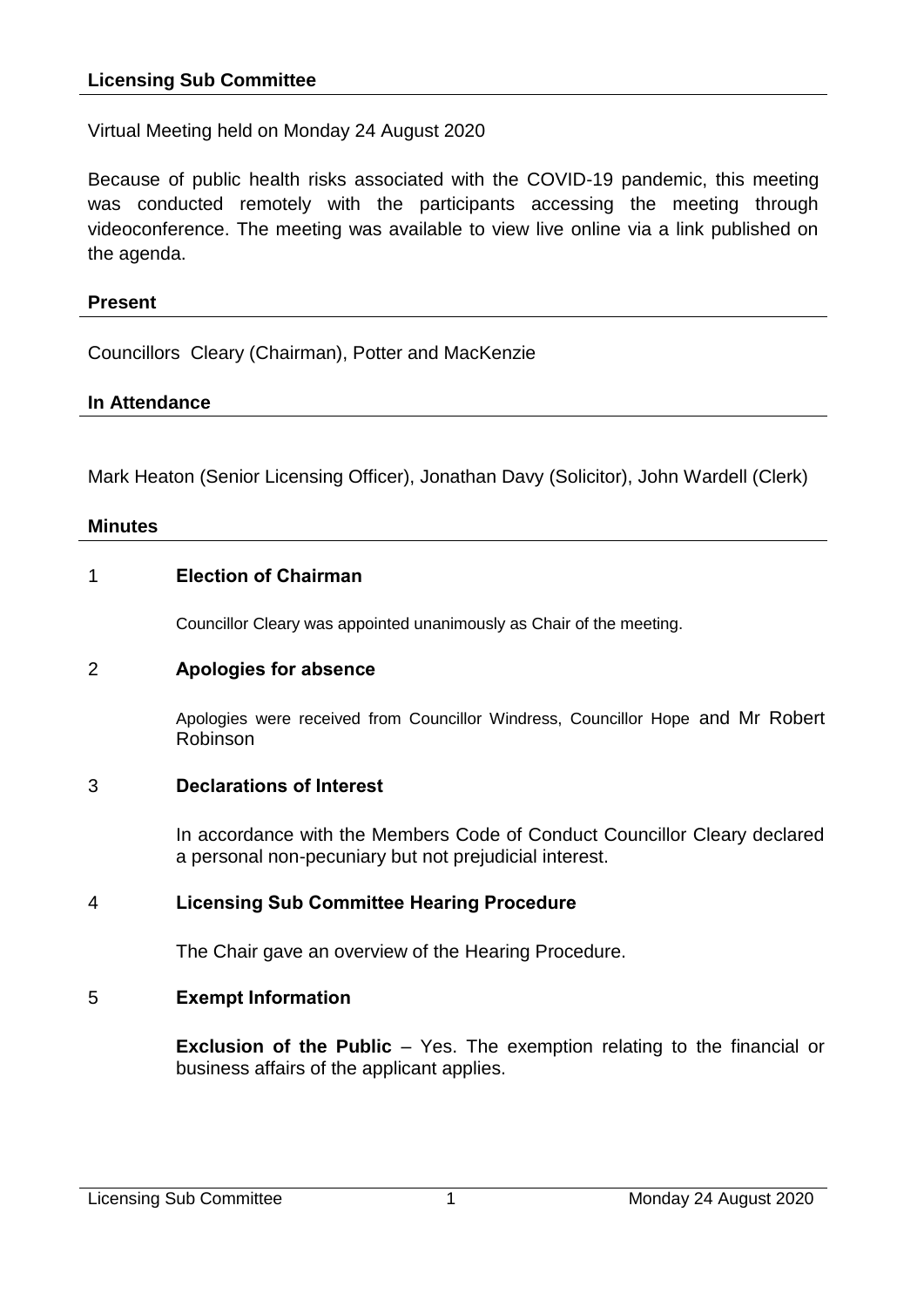Reasons: The sub-committee were told by the Applicant that his financial details would be disclosed. The reasons however can be made public as there was no financial information discussed at the hearing.

# 6 **Members to determine an application from Mr Manolis Paterakis for grant of renewal for Hackney Carriage vehicle Licence**

### **The Sub-Committee have had sight of:**

The Licensing Officer's Report including appendices / attachments. The Ryedale District Council Taxi & Private Hire Policy 2017. It has also considered the oral evidence of the applicant.

## **DECISION OF THE SUB – COMMITTEE**

It is the decision of the sub-committee today to grant the licence application with the conditions outlined in the policy.

The sub-committee note the following objectives outlined in para 7.1.6 of the policy apply to this application namely:

- 1. Safety, health and comfort of the public and drivers.
- 3. Vehicle safety, comfort and access.
- 4. Provision of high quality vehicles and services

It is noted that the vehicle was first registered nearly 13 years ago on the 1/9/2007.

The Policy states at Para 1, Appendix E of the policy that 'The maximum age of a vehicle that may continue to be licensed shall be 10 years from the date of first registration. A licensed vehicle exceeding 10 years old at the date of application for renewal of its licence, may be licensed at the discretion of the licensing sub committee if such a vehicle is found to be an "exceptional vehicle in exceptional condition". Each application for special consideration will be judged solely on its merits, provided it continues to be mechanically sound and passes the vehicle licensing inspection.

In this case the licensing sub committee does exercise its discretion. The vehicle has passed its test. The vehicle passed its MOT test on 22nd July 2020 with no advisory notices. It had no failures or advisory notes when MOT tested for the previous 8 years.

We find the vehicle to be an exceptional vehicle in exceptional condition. We have seen photos of the vehicle which the licensing officer states appears to correspond (when he last saw the vehicle) with the photos provided.